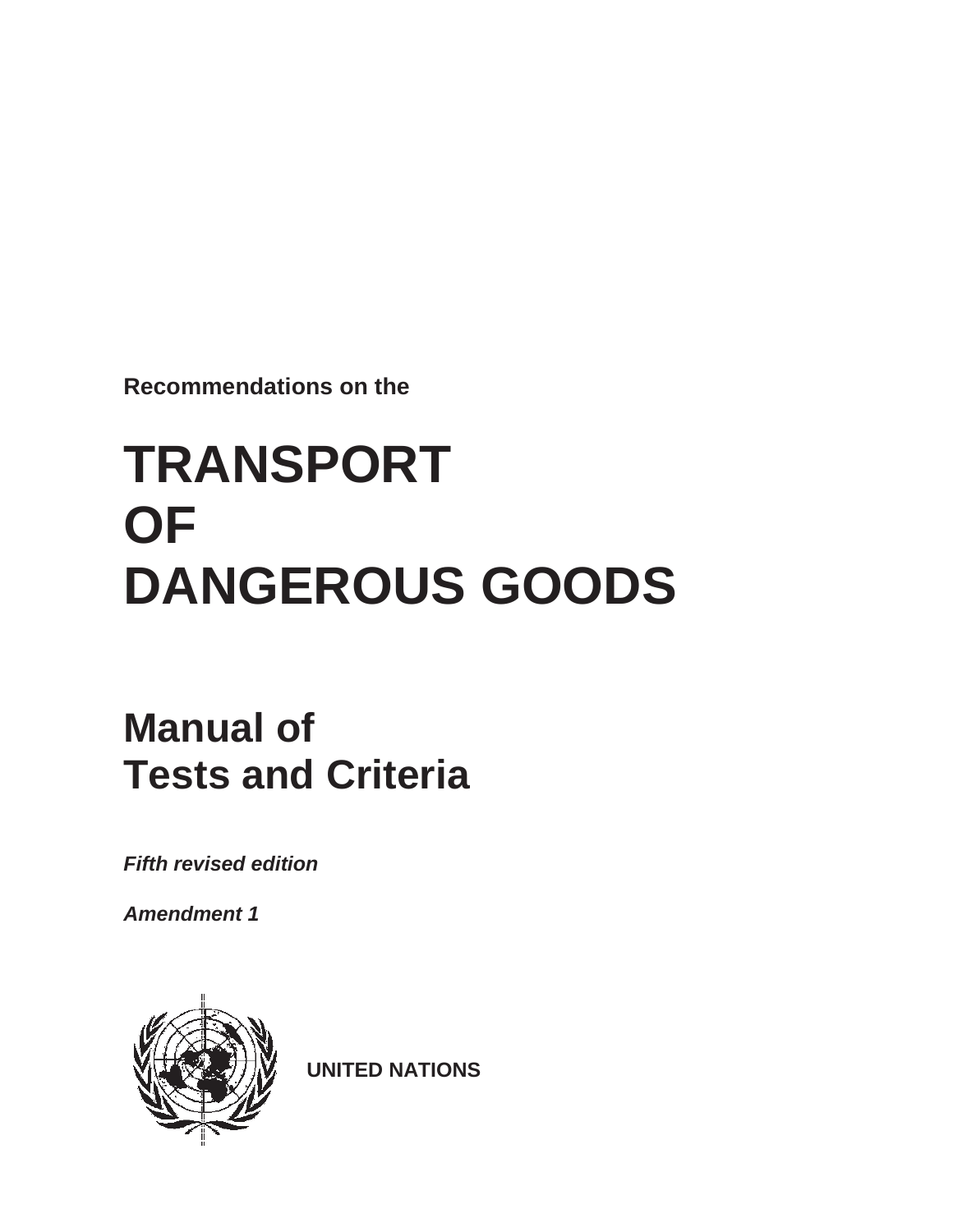## **SECTION 38**

38.3 Amend to read as follows:

## **"38.3 Lithium metal and lithium ion batteries**

## **38.3.1** *Purpose*

 This section presents the procedures to be followed for the classification of lithium metal and lithium ion cells and batteries (see UN Nos. 3090, 3091, 3480 and 3481, and the applicable special provisions of Chapter 3.3 of the Model Regulations).

## **38.3.2** *Scope*

 38.3.2.1 All cell types shall be subjected to tests T.1 to T.6 and T.8. All non-rechargeable battery rechargeable battery types, including those composed of previously tested cells, shall be subjected to tests battery shall be tested as a cell. types, including those composed of previously tested cells, shall be subjected to tests T.1 to T.5. All T.1 to T.5 and T.7. In addition, rechargeable single cell batteries with overcharge protection shall be subjected to test T.7. A component cell that is not transported separately from the battery it is part of needs only to be tested according to tests T.6 and T.8. A component cell that is transported separately from the

 38.3.2.2 Lithium metal and lithium ion cells and batteries shall be subjected to the tests, as required by special provisions 188 and 230 of Chapter 3.3 of the Model Regulations prior to the transport of a particular cell or battery type. Cells or batteries which differ from a tested type by:

- whichever is greater, to the cathode, to the anode, or to the electrolyte; (a) For primary cells and batteries, a change of more than 0.1 g or 20% by mass,
- (b) For rechargeable cells and batteries, a change in nominal energy in Watt-hours of more than 20% or an increase in nominal voltage of more than 20%; or
- (c) A change that would lead to failure of any of the tests,

shall be considered a new type and shall be subjected to the required tests.

*NOTE: The type of change that might be considered to differ from a tested type, such that it might lead to failure of any of the test results, may include, but is not limited to:* 

- *(a) A change in the material of the anode, the cathode, the separator or the electrolyte;*
- *(b) A change of protective devices, including hardware and software;*
- *(c) A change of safety design in cells or batteries, such as a venting valve;*
- *(d) A change in the number of component cells; and*
- *(e) A change in connecting mode of component cells.*

In the event that a cell or battery type does not meet one or more of the test requirements, steps shall be taken to correct the deficiency or deficiencies that caused the failure before such cell or battery type is retested.

38.3.2.3 For the purposes of classification, the following definitions apply:

*Aggregate lithium content* means the sum of the grams of lithium content contained by the cells comprising a battery.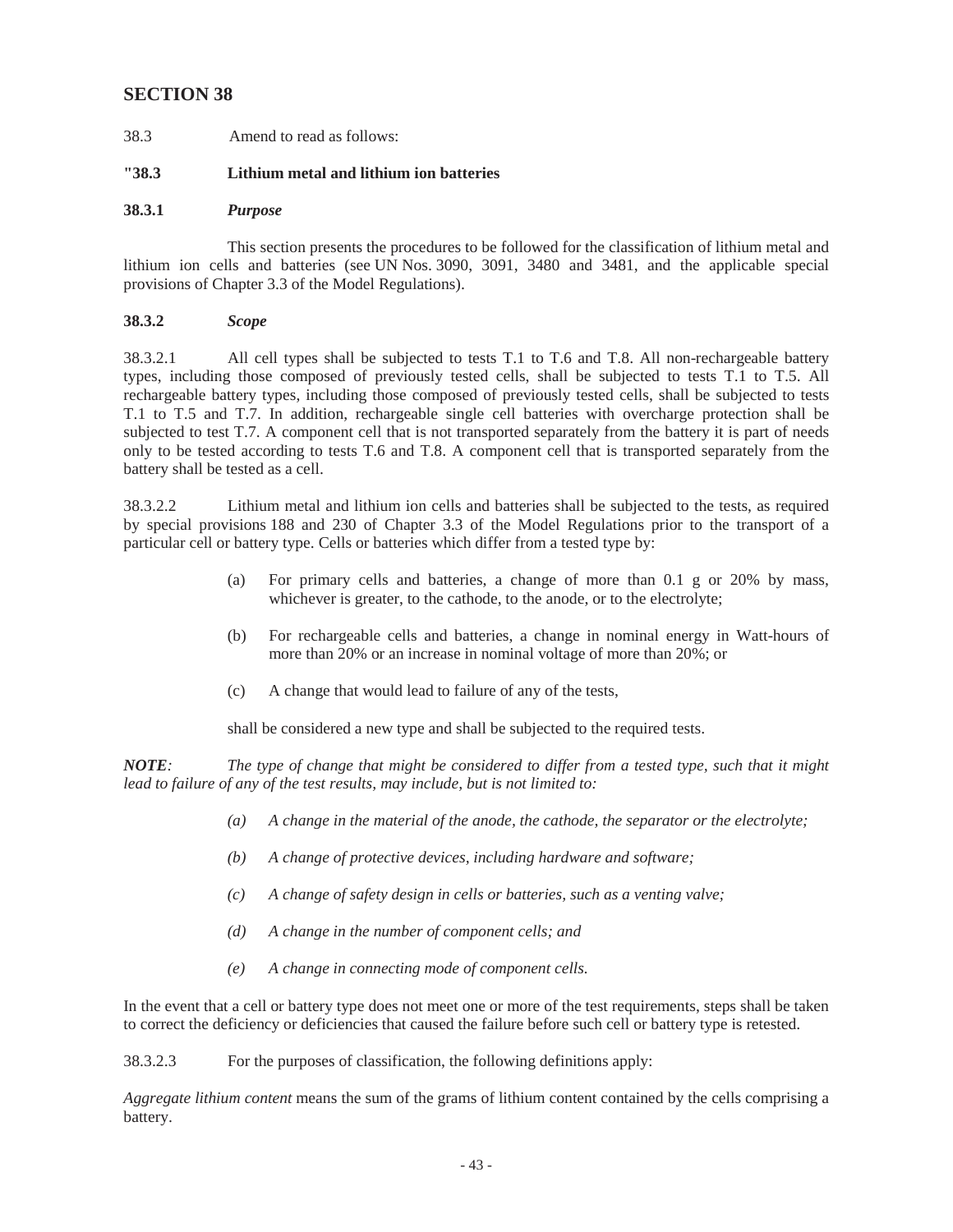*Battery* means two or more cells which are electrically connected together and fitted with devices necessary for use, for example, case, terminals, marking and protective devices. A single cell battery is considered a "cell" and shall be tested according to the testing requirements for "cells" for the purposes of the Model Regulations and this Manual (see also the definition for "cell").

*NOTE: Units that are commonly referred to as "battery packs", "modules" or "battery assemblies" having the primary function of providing a source of power to another piece of equipment are for the purposes of the Model Regulations and this Manual treated as batteries.* 

*Button cell or battery* means a round small cell or battery when the overall height is less than the diameter.

 whether the unit is termed a "battery" or a "single cell battery" outside of the Model Regulations and this *Cell* means a single encased electrochemical unit (one positive and one negative electrode) which exhibits a voltage differential across its two terminals. Under the Model Regulations and this Manual, to the extent the encased electrochemical unit meets the definition of "cell" herein, it is a "cell", not a "battery", regardless of Manual.

*Component cell* means a cell contained in a battery.

*Cycle* means one sequence of fully charging and fully discharging a rechargeable cell or battery.

 mesh screen (annealed aluminium wire with a diameter of 0.25 mm and grid density of 6 to 7 wires per cm) *Disassembly* means a vent or rupture where solid matter from any part of a cell or battery penetrates a wire placed 25 cm away from the cell or battery.

*Effluent* means a liquid or gas released when a cell or battery vents or leaks.

*Fire* means that flames are emitted from the test cell or battery.

*First cycle* means the initial cycle following completion of all manufacturing processes.

*Fully charged* means a rechargeable cell or battery which has been electrically charged to its design rated capacity.

*Fully discharged* means either:

a primary cell or battery which has been electrically discharged to remove 100% of its rated capacity; or

a rechargeable cell or battery which has been electrically discharged to its endpoint voltage as specified by the manufacturer.

*Large battery* means a lithium metal battery or lithium ion battery with a gross mass of more than 12 kg.

*Large cell* means a cell with a gross mass of more than 500 g.

*Leakage* means the visible escape of electrolyte or other material from a cell or battery or the loss of material (except battery casing, handling devices or labels) from a cell or battery such that the loss of mass exceeds the values in Table 38.3.1.

*Lithium content* is applied to lithium metal and lithium alloy cells and batteries, and for a cell means the mass of lithium in the anode of a lithium metal or lithium alloy cell, which for a primary cell is measured when the cell is in an undischarged state and for a rechargeable cell is measured when the cell is fully charged. The lithium content of a battery equals the sum of the grams of lithium content contained in the component cells of the battery.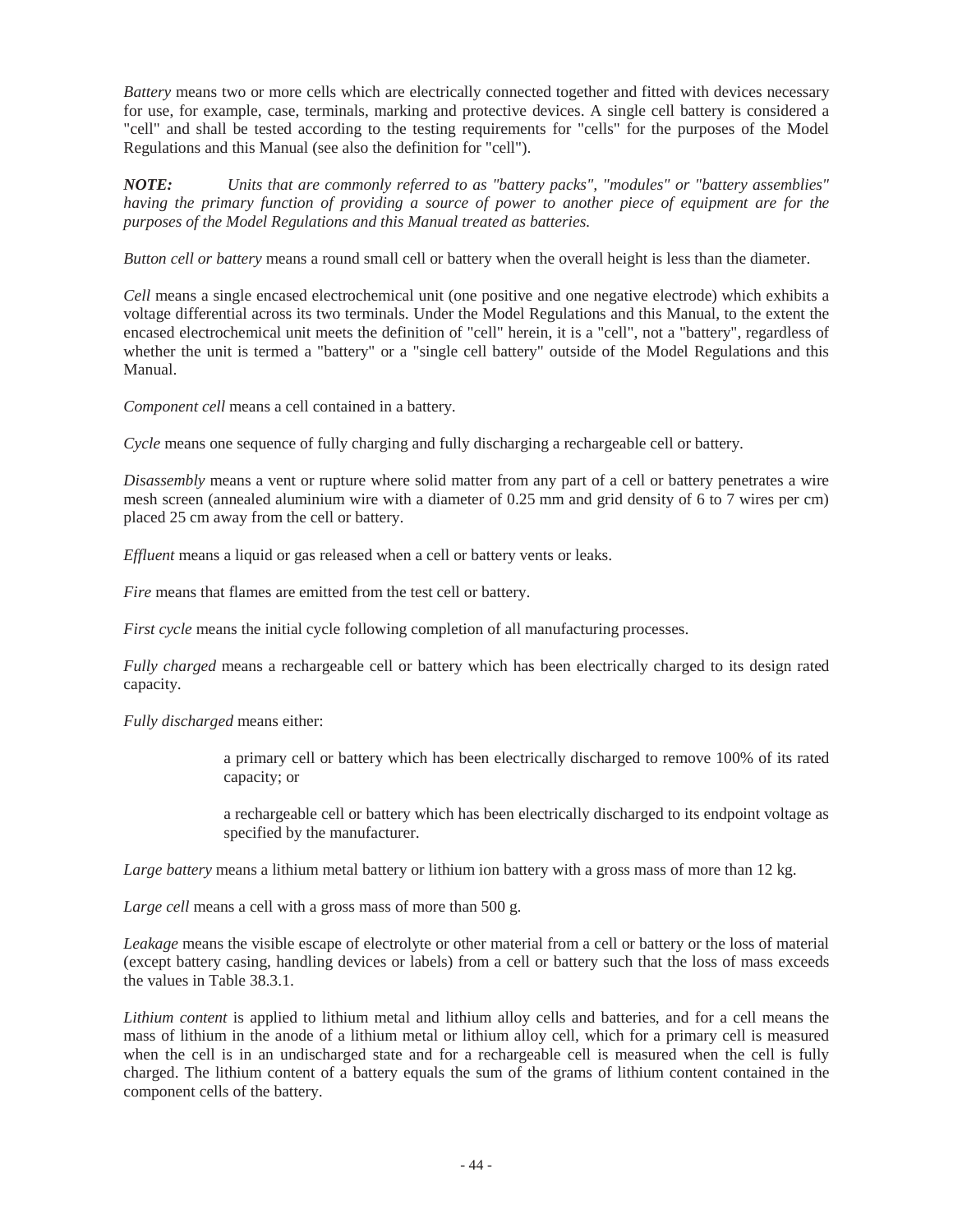*Lithium ion cell or battery* means a rechargeable electrochemical cell or battery in which the positive and negative electrodes are both intercalation compounds (intercalated lithium exists in an ionic or quasi-atomic form with the lattice of the electrode material) constructed with no metallic lithium in either electrode. A lithium polymer cell or battery that uses lithium ion chemistries, as described herein, is regulated as a lithium ion cell or battery.

*Mass loss* means a loss of mass that exceeds the values in Table 38.3.1 below.

|  |  | <b>Table 38.3.1: Mass loss limit</b> |  |  |  |
|--|--|--------------------------------------|--|--|--|
|--|--|--------------------------------------|--|--|--|

| Mass M of cell or battery | <b>Mass loss limit</b> |
|---------------------------|------------------------|
| $M < 1$ g                 | $0.5\%$                |
| $1 g \le M \le 75 g$      | $0.2\%$                |
| M > 75g                   | $0.1\%$                |

*NOTE: In order to quantify the mass loss, the following procedure is provided:* 

$$
Mass loss (\%) = \frac{(M_1 - M_2)}{M_1} \times 100
$$

*where*  $M_1$  *is the mass before the test and*  $M_2$  *is the mass after the test. When mass loss does not exceed the values in Table 38.3.1, it shall be considered as "no mass loss".* 

*Nominal energy or Watt-hour rating,* expressed in watt-hours, means the energy value of a cell or battery determined under specified conditions and declared by the manufacturer. The nominal energy is calculated by multiplying nominal voltage by rated capacity expressed in ampere-hours.

*Nominal voltage* means the approximate value of the voltage used to designate or identify a cell or battery.

*Open circuit voltage* means the voltage across the terminals of a cell or battery when no external current is flowing.

*Primary* cell or battery means a cell or battery which is not designed to be electrically charged or recharged.

*Prismatic cell or battery* means a cell or battery whose ends are similar, equal and parallel rectilinear figures, and whose sides are parallelograms.

*Protective devices* means devices such as fuses, diodes and current limiters which interrupt the current flow, block the current flow in one direction or limit the current flow in an electrical circuit.

*Rated capacity* means the capacity, in ampere-hours or milliampere-hours, of a cell or battery as measured by subjecting it to a load, temperature and voltage cut-off point specified by the manufacturer.

*NOTE: The following IEC standards provide guidance and methodology for determining the rated capacity:* 

*(1) IEC 61960 (First Edition 2003-12) : Secondary cells and batteries containing alkaline or other non-acid electrolytes – Secondary lithium cells and batteries for portable applications;* 

*(2) IEC 62133 (First Edition 2002-10): Secondary cells and batteries containing alkaline or other non-acid electrolytes – Safety requirements for portable sealed secondary cells, and for batteries made from them, for use in portable applications;* 

*(3) IEC 62660-1 (First Edition 2011-01): Secondary lithium-ion cells for the propulsion of electric road vehicles – Part 1: Performance testing.* 

*Rechargeable* cell or battery means a cell or battery which is designed to be electrically recharged.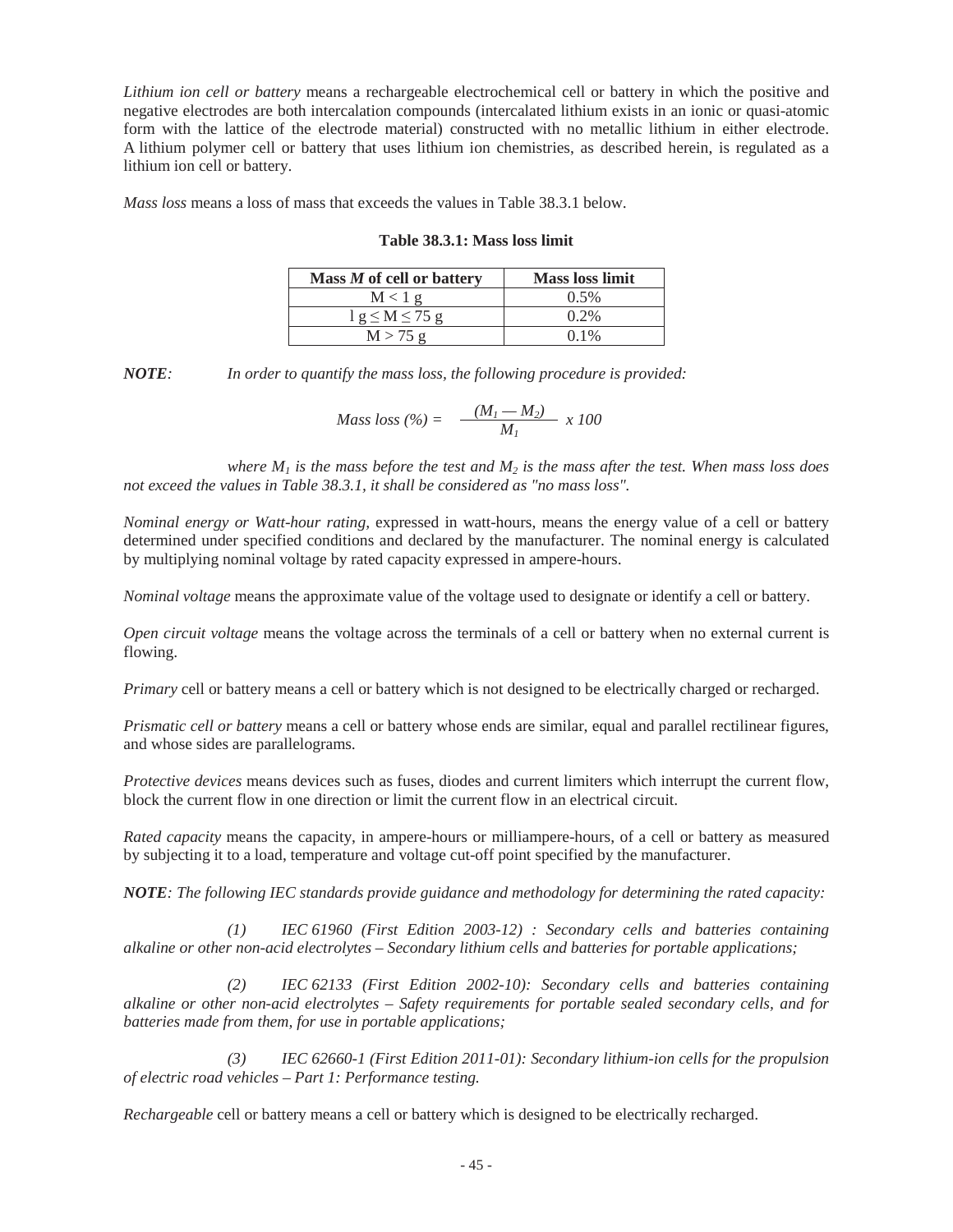*Rupture* means the mechanical failure of a cell container or battery case induced by an internal or external cause, resulting in exposure or spillage but not ejection of solid materials.

*Short circuit* means a direct connection between positive and negative terminals of a cell or battery that provides a virtual zero resistance path for current flow.

*Single cell battery* means a single electrochemical unit fitted with devices necessary for use, for example, case, terminals, marking and protective devices.

*Small battery* means a lithium metal battery or lithium ion battery with a gross mass of not more than 12 kg.

*Small cell* means a cell with a gross mass of not more than 500 g.

*Type* means a particular electrochemical system and physical design of cells or batteries.

*Undischarged* means a primary cell or battery that has not been wholly or partly discharged.

*Venting* means the release of excessive internal pressure from a cell or battery in a manner intended by design to preclude rupture or disassembly.

### *Watt-hour rating*, see *Nominal energy*.

38.3.3 When a cell or battery type is to be tested under this sub-section, the number and condition of cells and batteries of each type to be tested are as follows:

- (a) When testing primary cells and batteries under tests T.1 to T.5 the following shall be tested in the quantity indicated:
	- (i) ten cells in undischarged states;
	- (ii) ten cells in fully discharged states;
	- (iii) four small batteries in undischarged states;
	- $(iv)$ four small batteries in fully discharged states;
	- (v) four large batteries in undischarged states; and
	- (vi) four large batteries in fully discharged states.
- (b) When testing rechargeable cells and batteries under tests T.1 to T.5 the following shall be tested in the quantity indicated:
	- $(i)$ ten cells at first cycle, in fully charged states;
	- (ii) four small batteries at first cycle, in fully charged states;
	- (iii) four small batteries after 50 cycles ending in fully charged states;
	- (iv) two large batteries at first cycle, in fully charged states; and
	- (v) two large batteries after 25 cycles ending in fully charged states.
- (c) When testing primary and rechargeable cells under test T.6, the following shall be tested in the quantity indicated:
	- $(i)$ for primary cells, five cells in undischarged states and five cells in fully discharged states;
	- (ii) for component cells of primary batteries, five cells in undischarged states and five cells in fully discharged states;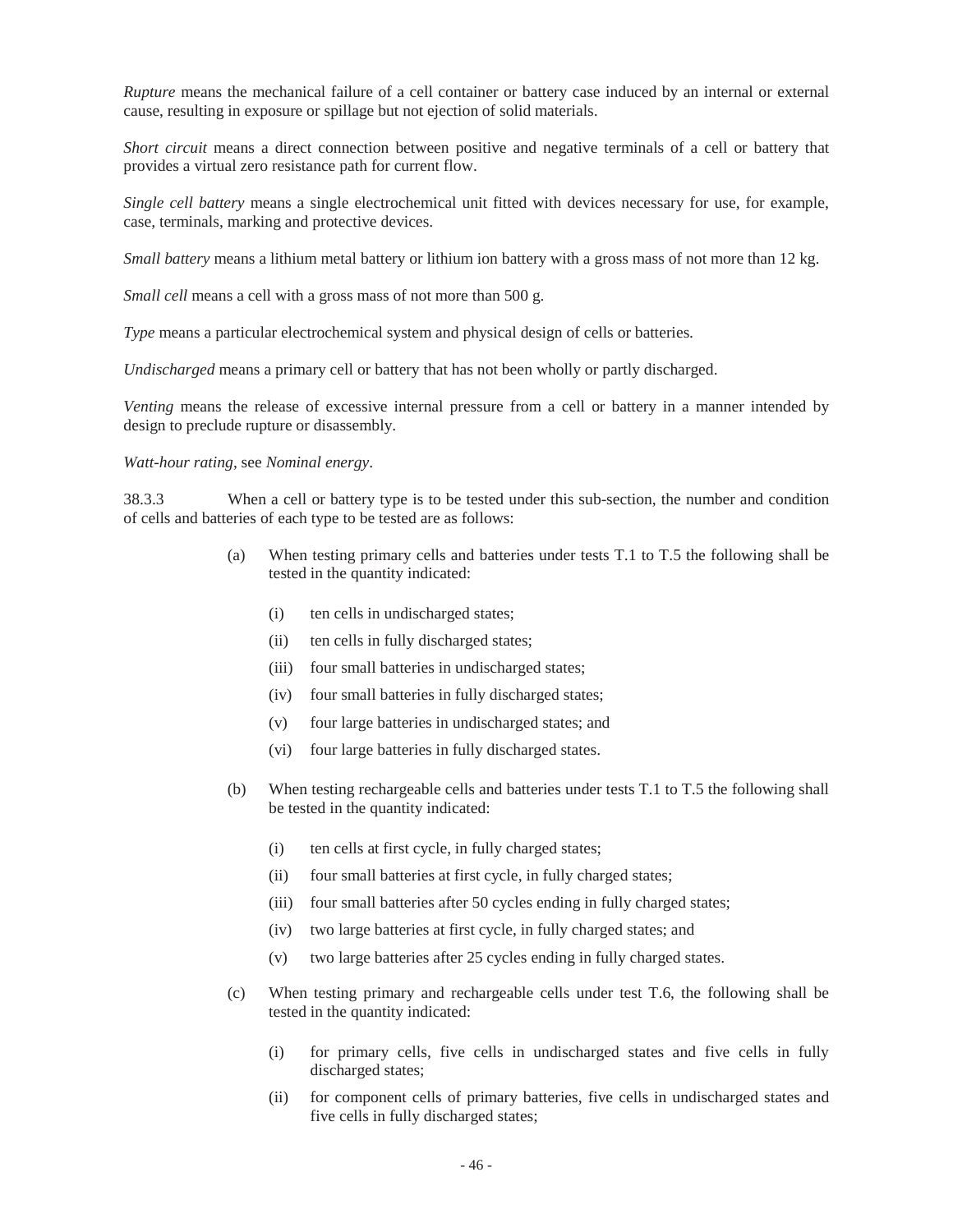- (iii) for rechargeable cells, five cells at first cycle at 50% of the design rated capacity; and
- (iv) for component cells of rechargeable batteries, five cells at first cycle at 50% of the design rated capacity.
- the following shall be tested in the quantity indicated: (d) When testing rechargeable batteries or rechargeable single cell batteries under test T.7,
	- (i) four small batteries at first cycle, in fully charged states;
	- (ii) four small batteries after 50 cycles ending in fully charged states;
	- (iii) two large batteries at first cycle, in fully charged states; and
	- (iv) two large batteries after 25 cycles ending in fully charged states.

Batteries not equipped with overcharge protection that are designed for use only in a battery assembly, which affords such protection, are not subject to the requirements of this test.

- following shall be tested in the quantity indicated: (e) When testing primary and rechargeable cells and component cells under test T.8, the
	- (i) ten primary cells in fully discharged states;
	- (ii) ten primary component cells in fully discharged states;
	- (iii) ten rechargeable cells, at first cycle in fully discharged states;
	- $(iv)$ ten rechargeable component cells, at first cycle in fully discharged states;
	- (v) ten rechargeable cells after 50 cycles ending in fully discharged states; and
	- (vi) ten rechargeable component cells after 50 cycles ending in fully discharged states.
- (f) When testing a battery assembly in which the aggregate lithium content of all anodes, when fully charged, is not more than  $500 \text{ g}$ , or in the case of a lithium ion battery, with a Watt-hour rating of not more than 6 200 Watt-hours, that is assembled from batteries that have passed all applicable tests, one battery assembly in a fully charged state shall be tested under tests T.3, T.4 and T.5, and, in addition, test T.7 in the case of a rechargeable battery assembly. For a rechargeable battery assembly, the assembly shall have been cycled at least 25 cycles.

When batteries that have passed all applicable tests are electrically connected to form a battery assembly in which the aggregate lithium content of all anodes, when fully charged, is more than 500 g, or in the case of a lithium ion battery, with a Watt-hour rating of more than 6 200 Watt-hours, that battery assembly does not need to be tested if it is equipped with a system capable of monitoring the battery assembly and preventing short circuits, or over discharge between the batteries in the assembly and any overheat or overcharge of the battery assembly.

## **38.3.4** *Procedure*

 undamaged batteries previously used in tests T.1 to T.5 for purposes of testing on cycled batteries. Tests T.1 to T.5 shall be conducted in sequence on the same cell or battery. Tests T.6 and T.8 shall be conducted using not otherwise tested cells or batteries. Test T.7 may be conducted using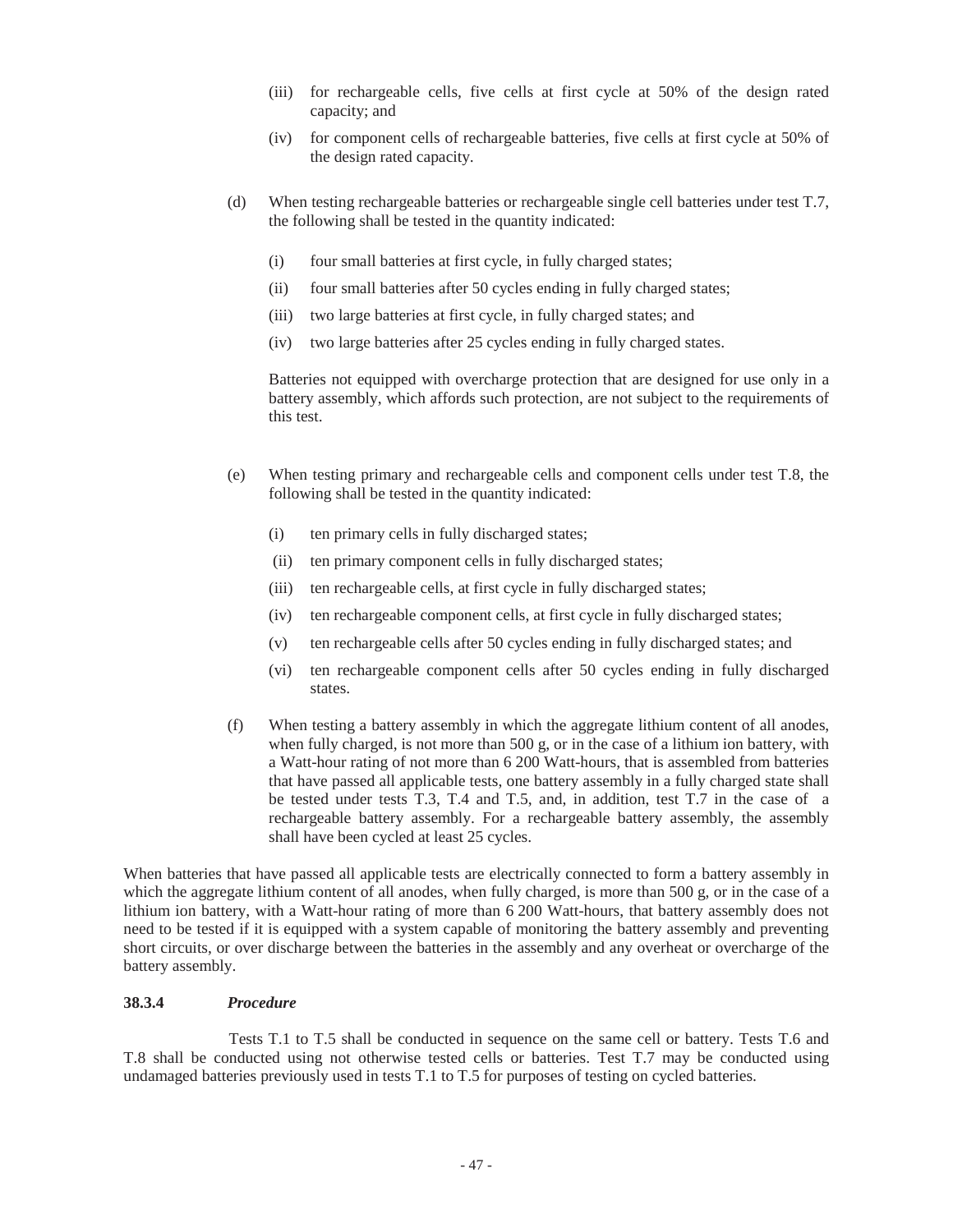38.3.4.1 *Test T.1: Altitude simulation* 

 38.3.4.1.1 Purpose

This test simulates air transport under low-pressure conditions.

#### Test procedure

Test cells and batteries shall be stored at a pressure of 11.6 kPa or less for at least six hours at ambient temperature  $(20 \pm 5 \degree C)$ .

## 38.3.4.1.3 Requirement

 no rupture and no fire and if the open circuit voltage of each test cell or battery after testing is not less than to test cells and batteries at fully discharged states. Cells and batteries meet this requirement if there is no leakage, no venting, no disassembly, 90% of its voltage immediately prior to this procedure. The requirement relating to voltage is not applicable

38.3.4.2 *Test T.2: Thermal test* 

## 38.3.4.2.1 Purpose

This test assesses cell and battery seal integrity and internal electrical connections. The test is conducted using rapid and extreme temperature changes.

## 38.3.4.2.2 Test procedure

 $\pm$  2 °C, followed by storage for at least six hours at a test temperature equal to - 40  $\pm$  2 °C. The maximum cycles are complete, after which all test cells and batteries are to be stored for 24 hours at ambient Test cells and batteries are to be stored for at least six hours at a test temperature equal to72 time interval between test temperature extremes is 30 minutes. This procedure is to be repeated until 10 total temperature (20  $\pm$  5 °C). For large cells and batteries the duration of exposure to the test temperature extremes should be at least 12 hours.

#### Requirement

 no rupture and no fire and if the open circuit voltage of each test cell or battery after testing is not less than to test cells and batteries at fully discharged states. Cells and batteries meet this requirement if there is no leakage, no venting, no disassembly, 90% of its voltage immediately prior to this procedure. The requirement relating to voltage is not applicable

- 38.3.4.3 *Test T.3: Vibration*
- 38.3.4.3.1 Purpose

This test simulates vibration during transport.

#### Test procedure

Cells and batteries are firmly secured to the platform of the vibration machine without distorting the cells in such a manner as to faithfully transmit the vibration. The vibration shall be a sinusoidal waveform with a logarithmic sweep between 7 Hz and 200 Hz and back to 7 Hz traversed in 15 minutes. This cycle shall be repeated 12 times for a total of 3 hours for each of three mutually perpendicular mounting positions of the cell. One of the directions of vibration must be perpendicular to the terminal face.

 The logarithmic frequency sweep shall differ for cells and batteries with a gross mass of not more than 12 kg (cells and small batteries), and for batteries with a gross mass of more than 12 kg (large batteries).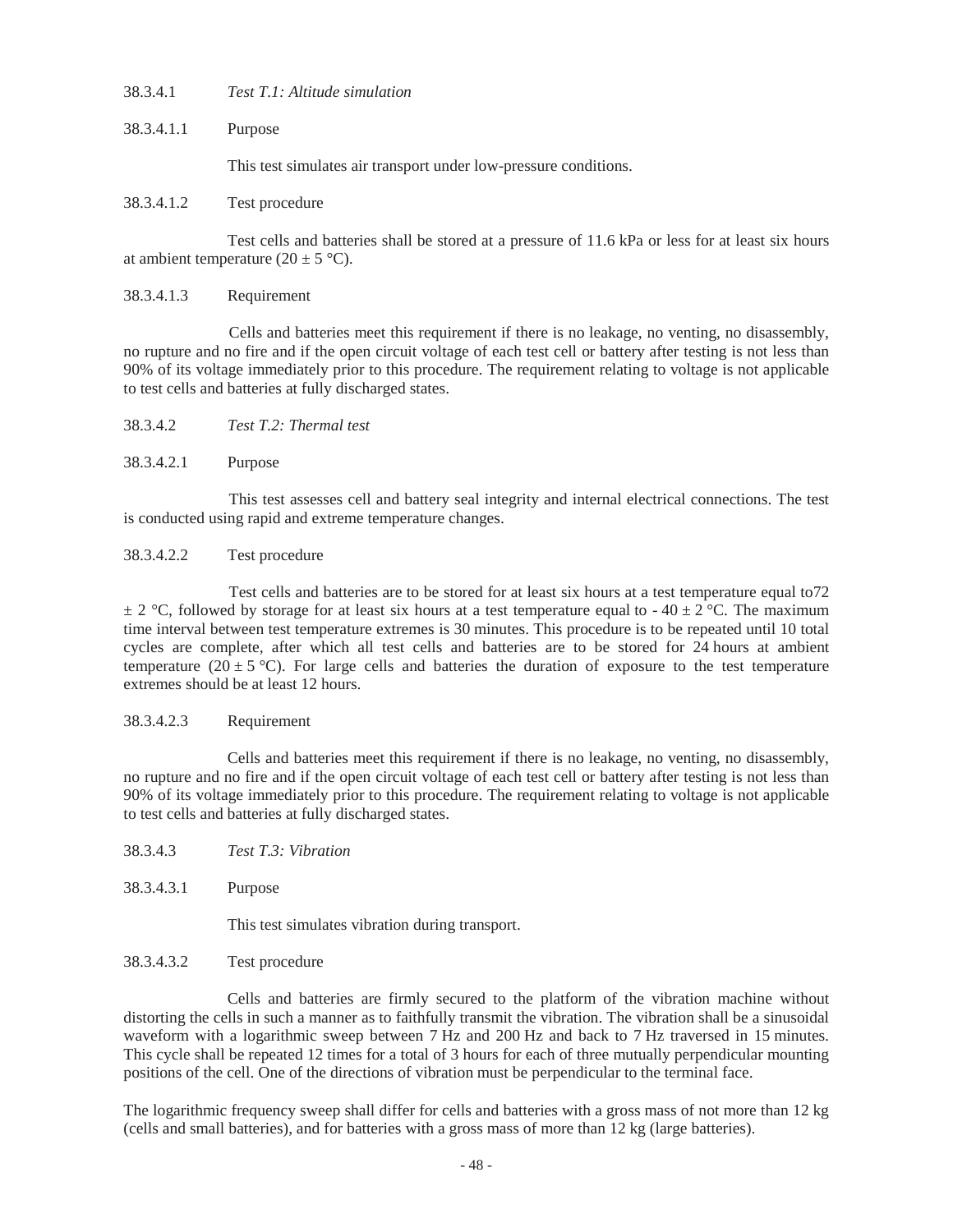For cells and small batteries: from 7 Hz a peak acceleration of 1  $g_n$  is maintained until 18 Hz is reached. The amplitude is then maintained at 0.8 mm (1 6 mm total excursion) and the frequency increased until a peak acceleration of 8  $g_n$  occurs (approximately 50 Hz). A peak acceleration of 8  $g_n$  is then maintained until the frequency is increased to 200 Hz.

For large batteries: from 7 Hz to a peak acceleration of 1  $g_n$  is maintained until 18 Hz is reached. The amplitude is then maintained at 0.8 mm (1.6 mm total excursion) and the frequency increased until a peak acceleration of 2  $g_n$  occurs (approximately 25 Hz). A peak acceleration of 2  $g_n$  is then maintained until the frequency is increased to 200 Hz.

#### 38.3.4.3.3 **Requirement**

Cells and batteries meet this requirement if there is no leakage, no venting, no disassembly, no rupture and no fire during the test and after the test and if the open circuit voltage of each test cell or battery directly after testing in its third perpendicular mounting position is not less than 90% of its voltage immediately prior to this procedure. The requirement relating to voltage is not applicable to test cells and batteries at fully discharged states.

- 38.3.4.4 *Test T.4: Shock*
- 38.3.4.4.1 Purpose

This test simulates possible impacts during transport.

 Test procedure

Test cells and batteries shall be secured to the testing machine by means of a rigid mount which will support all mounting surfaces of each test battery. Each cell or battery shall be subjected to a halfsine shock of peak acceleration of  $150 g_n$  and pulse duration of 6 milliseconds. Each cell or battery shall be subjected to three shocks in the positive direction followed by three shocks in the negative direction of three mutually perpendicular mounting positions of the cell or battery for a total of 18 shocks.

 mounting positions of the cell for a total of 18 shocks. However, large cells and large batteries shall be subjected to a half-sine shock of peak acceleration of 50  $g_n$ and pulse duration of 11 milliseconds. Each cell or battery is subjected to three shocks in the positive direction followed by three shocks in the negative direction of each of three mutually perpendicular

#### **Requirement**

 no rupture and no fire and if the open circuit voltage of each test cell or battery after testing is not less than to test cells and batteries at fully discharged states. Cells and batteries meet this requirement if there is no leakage, no venting, no disassembly, 90% of its voltage immediately prior to this procedure. The requirement relating to voltage is not applicable

- 38.3.4.5 *Test T.5: External short circuit*
- 38.3.4.5.1 Purpose

This test simulates an external short circuit.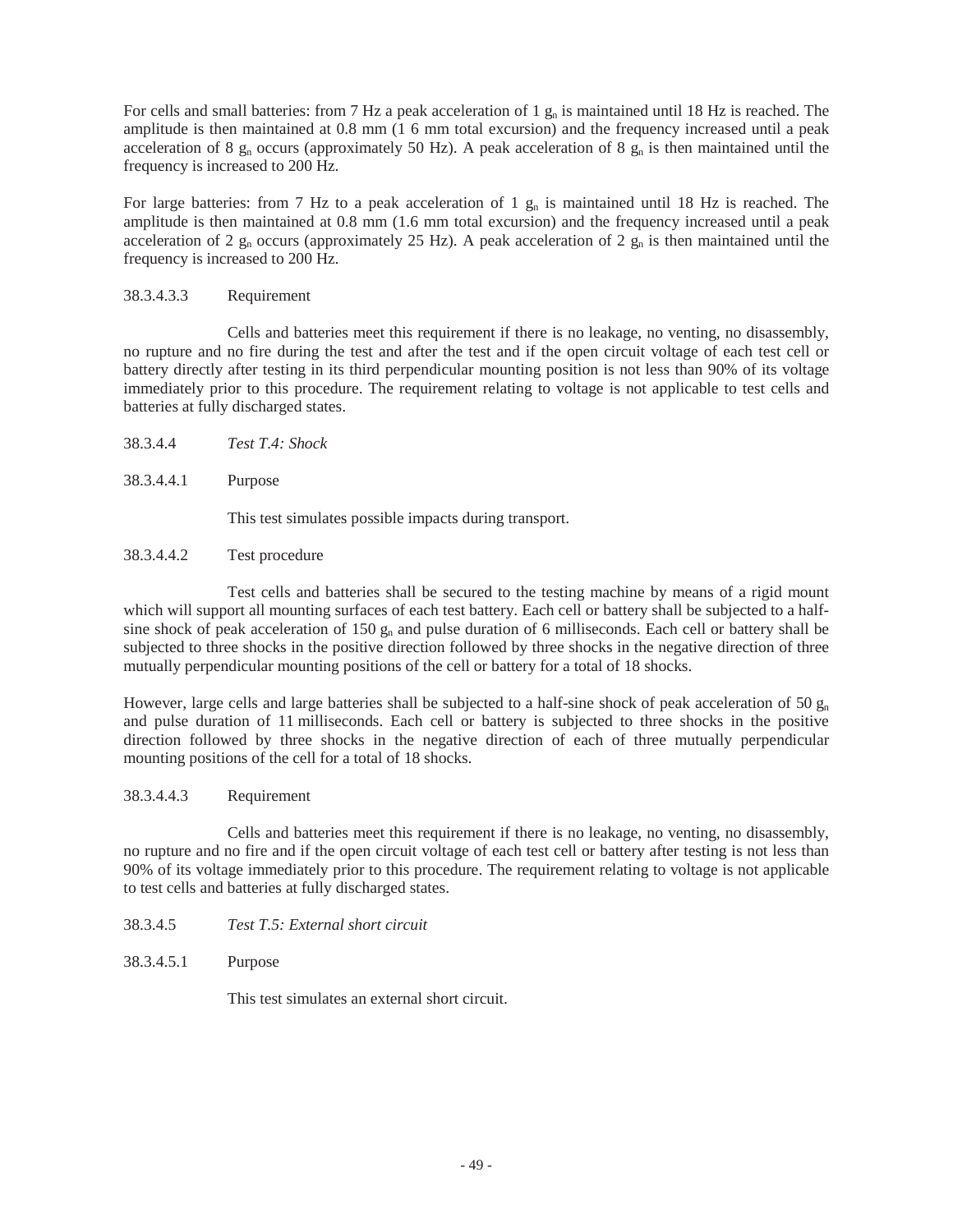## 38.3.4.5.2 Test procedure

The cell or battery to be tested shall be temperature stabilized so that its external case temperature reaches  $55 \pm 2$  °C and then the cell or battery shall be subjected to a short circuit condition with a total external resistance of less than 0.1 ohm at  $55 \pm 2$  °C. This short circuit condition is continued for at least one hour after the cell or battery external case temperature has returned to  $55 \pm 2$  °C.

## 38.3.4.5.3 Requirement

Cells and batteries meet this requirement if their external temperature does not exceed 170 °C and there is no disassembly, no rupture and no fire during the test and within six hours after the test.

- 38.3.4.6 *Test T.6: Impact / Crush*
- 38.3.4.6.1 Purpose

 These tests simulate mechanical abuse from an impact or crush that may result in an internal short circuit.

38.3.4.6.2 Test procedure – Impact (applicable to cylindrical cells greater than 20 mm in diameter)

The sample cell or component cell is to be placed on a flat smooth surface. A 15.8 mm  $\pm$ 0.1mm diameter, at least 6 cm long, or the longest dimension of the cell, whichever is greater, Type 316 stainless steel bar is to be placed across the centre of the sample. A 9.1 kg  $\pm$  0.1 kg mass is to be dropped from a height of  $61 \pm 2.5$  cm at the intersection of the bar and sample in a controlled manner using a near frictionless, vertical sliding track or channel with minimal drag on the falling mass. The vertical track or channel used to guide the falling mass shall be oriented 90 degrees from the horizontal supporting surface.

 The test sample is to be impacted with its longitudinal axis parallel to the flat surface and perpendicular to the longitudinal axis of the 15.8 mm  $\pm$  0.1mm diameter curved surface lying across the centre of the test sample. Each sample is to be subjected to only a single impact.

38.3.4.6.3 Test Procedure – Crush (applicable to prismatic, pouch, coin/button cells and cylindrical cells not more than 20 mm in diameter)

A cell or component cell is to be crushed between two flat surfaces. The crushing is to be gradual with a speed of approximately 1.5 cm/s at the first point of contact. The crushing is to be continued until the first of the three options below is reached.

(a) The applied force reaches  $13 \text{ kN} \pm 0.78 \text{ kN}$ ;

Example: The force shall be applied by a hydraulic ram with a 32 mm diameter piston until a pressure of 17 MPa is reached on the hydraulic ram.

- (b) The voltage of the cell drops by at least 100 mV; or
- (c) The cell is deformed by 50% or more of its original thickness.

 Once the maximum pressure has been obtained, the voltage drops by 100 mV or more, or the cell is deformed by at least 50% of its original thickness, the pressure shall be released.

 A prismatic or pouch cell shall be crushed by applying the force to the widest side. A button/coin cell shall be crushed by applying the force on its flat surfaces. For cylindrical cells, the crush force shall be applied perpendicular to the longitudinal axis.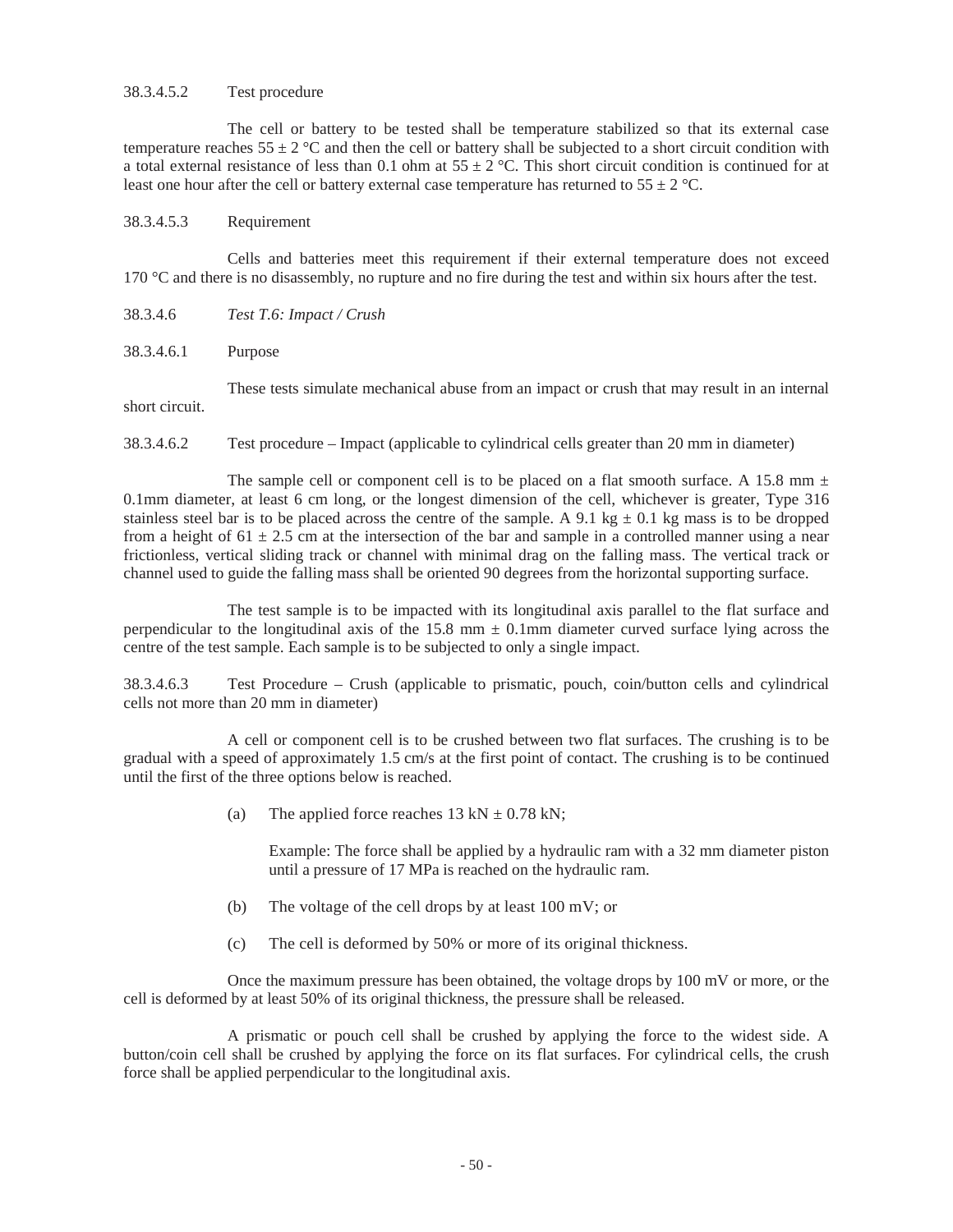observed for a further 6 h. The test shall be conducted using test cells or component cells that have not Each test cell or component cell is to be subjected to one crush only. The test sample shall be previously been subjected to other tests.

## 38.3.4 6.4 Requirement

Cells and component cells meet this requirement if their external temperature does not exceed 170 °C and there is no disassembly and no fire during the test and within six hours after this test.

- 38.3.4.7 *Test T.7: Overcharge*
- 38.3.4.7.1 Purpose

This test evaluates the ability of a rechargeable battery to withstand an overcharge condition.

38.3.4.7.2 Test procedure

 The charge current shall be twice the manufacturer's recommended maximum continuous charge current. The minimum voltage of the test shall be as follows:

- (a) when the manufacturer's recommended charge voltage is not more than 18V, the minimum voltage of the test shall be the lesser of two times the maximum charge voltage of the battery or 22V.
- minimum voltage of the test shall be 1.2 times the maximum charge voltage. (b) when the manufacturer's recommended charge voltage is more than 18V, the

Tests are to be conducted at ambient temperature. The duration of the test shall be 24 hours.

## 38.3.4.7.3 Requirement

Rechargeable batteries meet this requirement if there is no disassembly and no fire during the test and within seven days after the test.

- 38.3.4.8 *Test T.8: Forced discharge*
- 38.3.4.8.1 Purpose

This test evaluates the ability of a primary or a rechargeable cell to withstand a forced discharge condition.

38.3.4.8.2 Test procedure

Each cell shall be forced discharged at ambient temperature by connecting it in series with a 12V D.C. power supply at an initial current equal to the maximum discharge current specified by the manufacturer.

The specified discharge current is to be obtained by connecting a resistive load of the appropriate size and rating in series with the test cell. Each cell shall be forced discharged for a time interval (in hours) equal to its rated capacity divided by the initial test current (in ampere).

## 38.3.4.8.3 Requirement

 Primary or rechargeable cells meet this requirement if there is no disassembly and no fire during the test and within seven days after the test. ".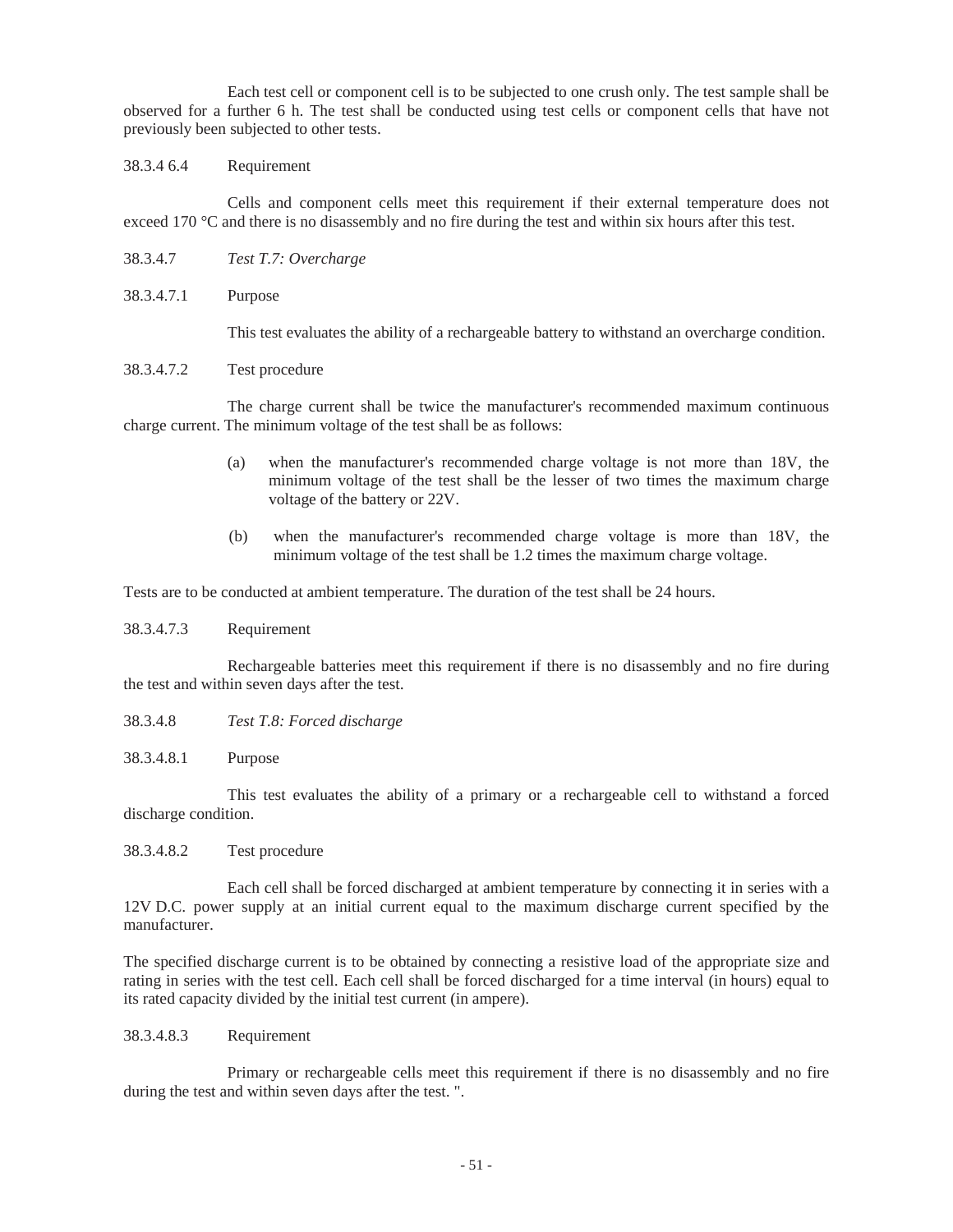# **Recommendations on the TRANSPORT OF DANGEROUS GOODS**

## **Manual of Tests and Criteria**

*Fifth revised edition*

*Amendment 2*



**UNITED NATIONS**